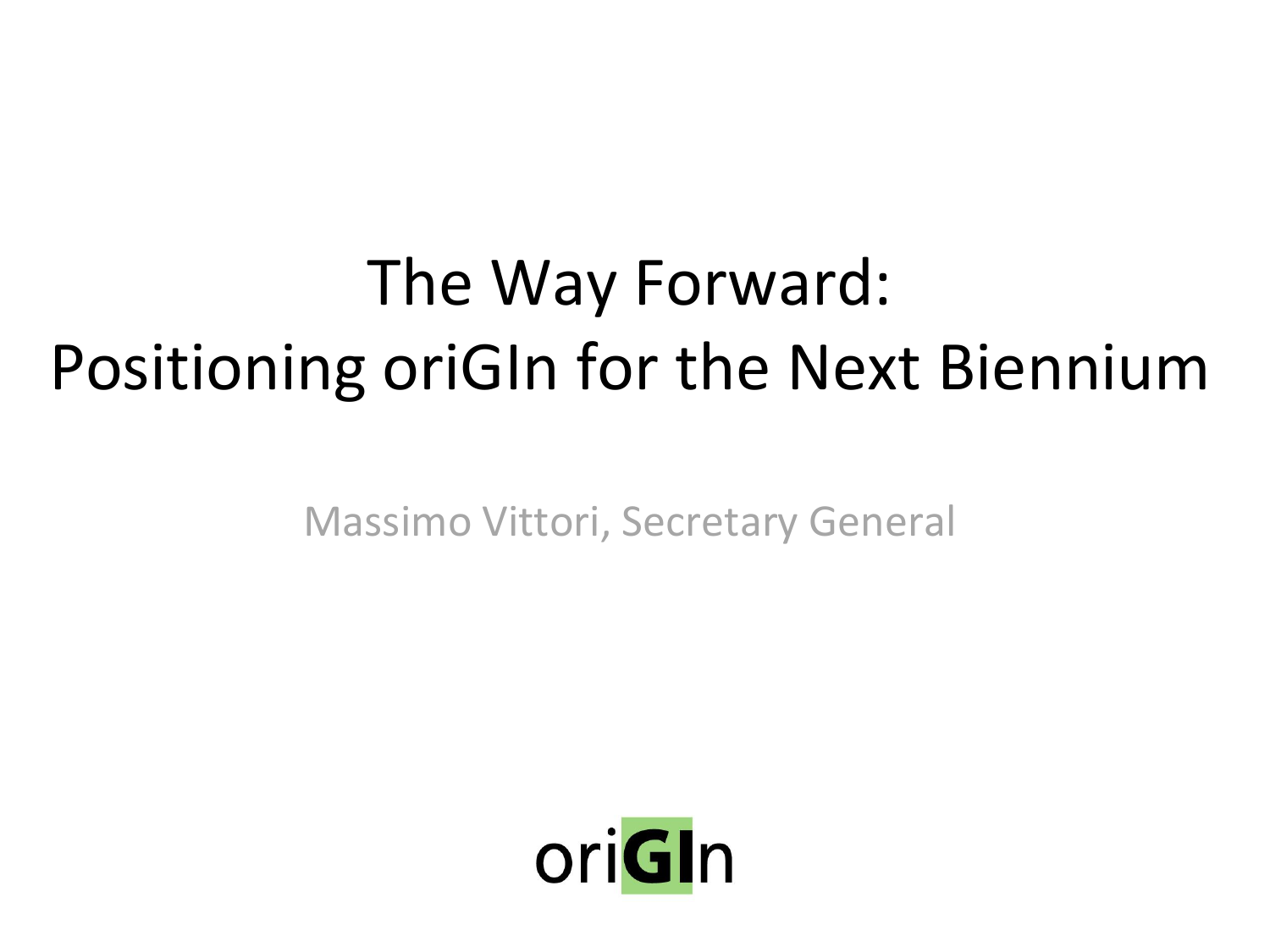# Summary

- I. Challenges ahead
- II. Our strengths
- III. oriGIn strategy 2012-2013
- IV. Cooperation with partners
- V. Declaration of Guadalajara

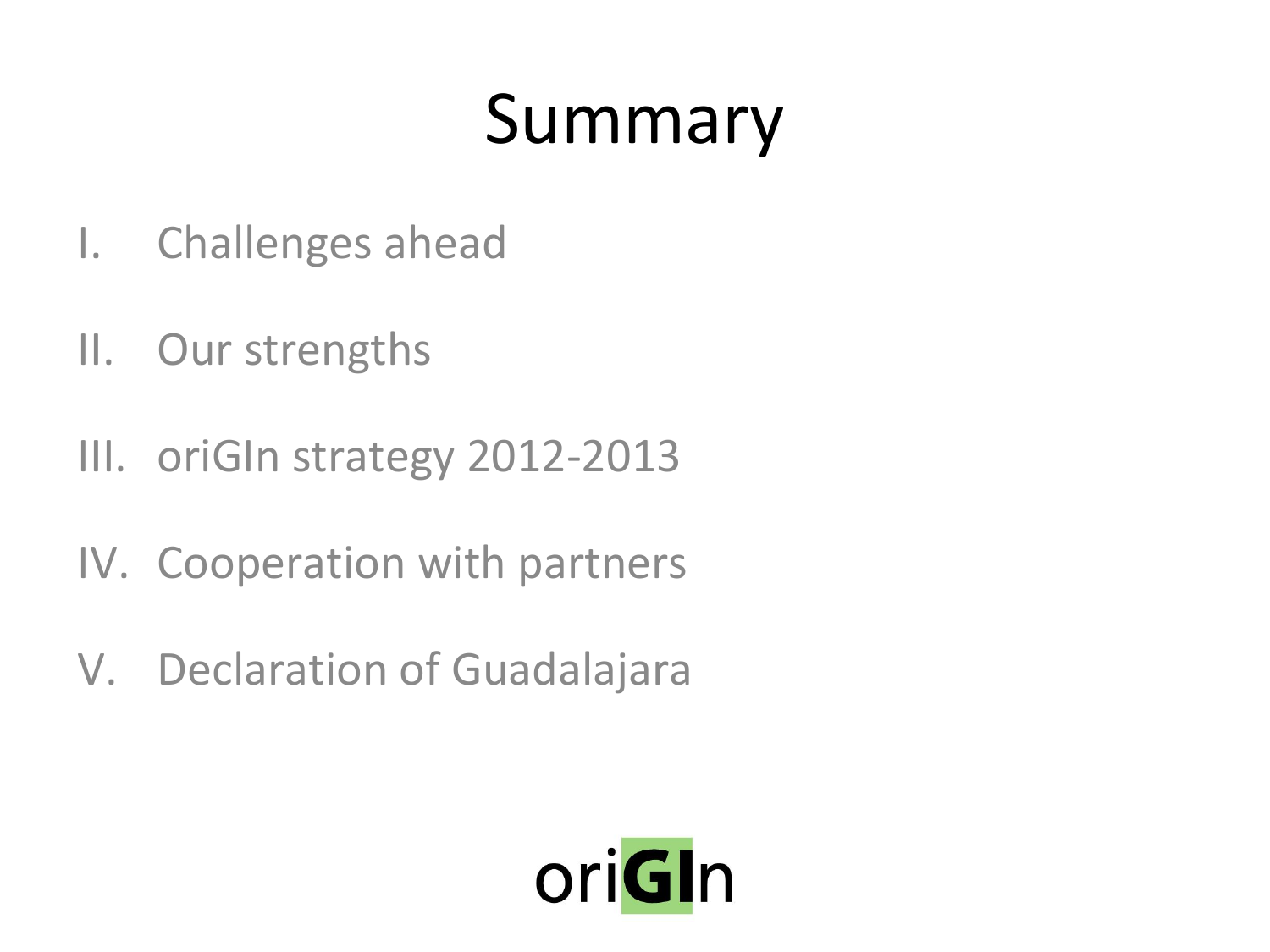# I. Challenges ahead

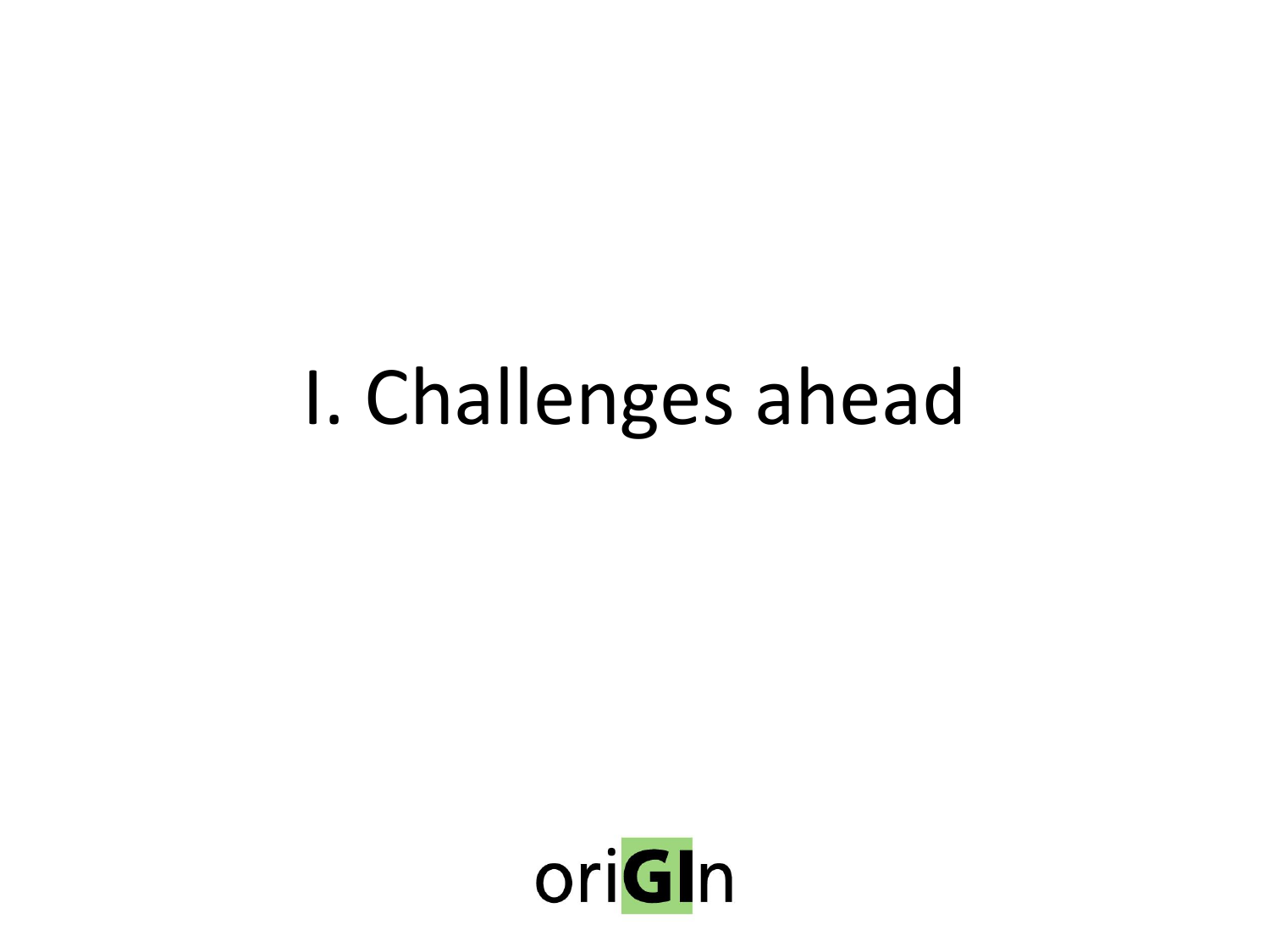# i. Obstacles to enhanced GI protection

- Deadlock of the WTO "Doha Round"
- **Proposals to reform the WIPO Lisbon Agreement**
- **GIS on the Internet**
- **EU (Quality Package, non agricultural GIs)**

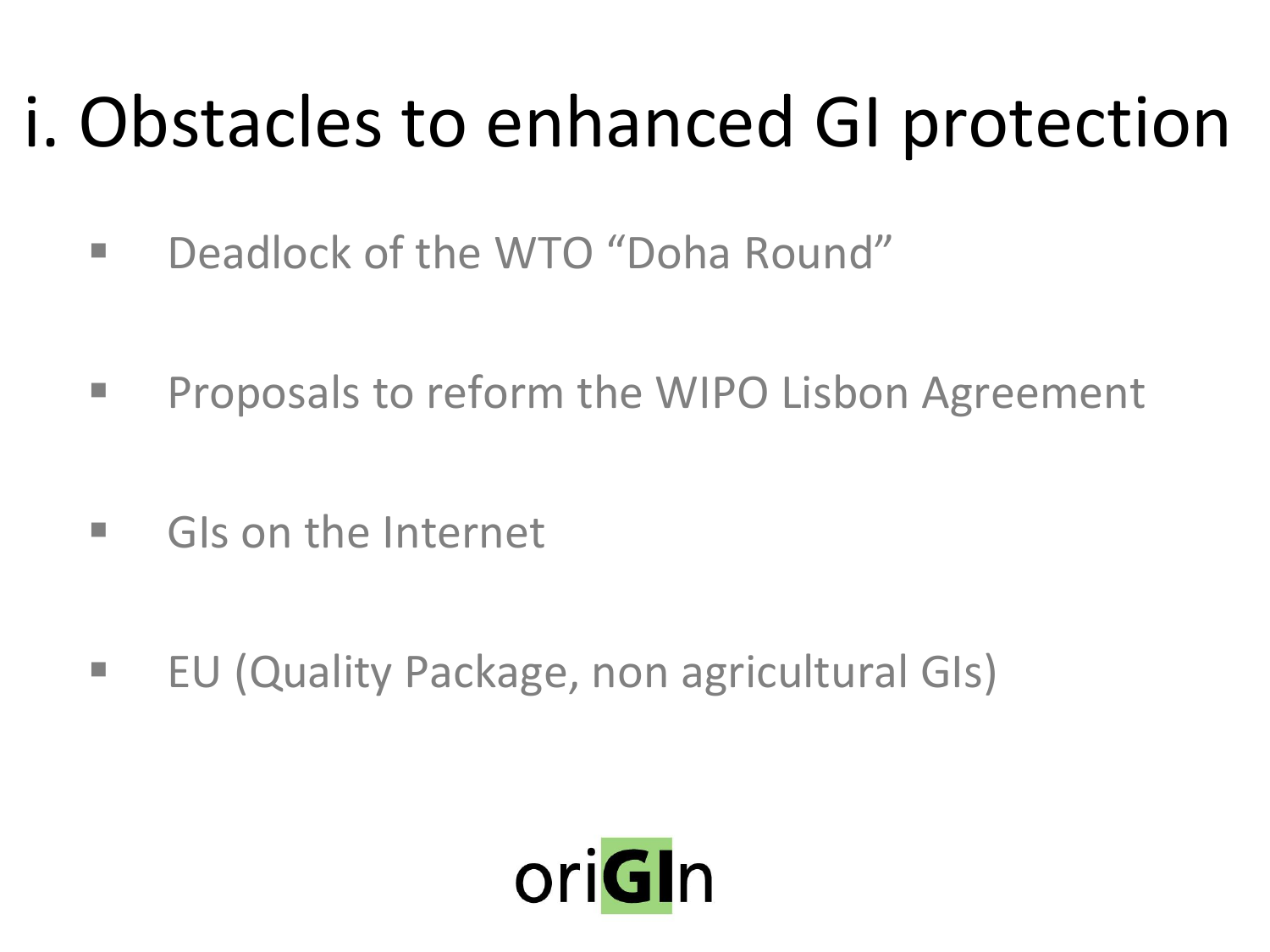# ii. Complexity in a fast-changing world

- **Proliferation of negotiations fora (WTO, WIPO, ACTA,** bilateral and regional agreements, etc.)
- Rapid evolution of laws and regulations
- Growing phenomenon of imitations/usurpations
- **Proliferation of labels and non-voluntary standards in** international trade

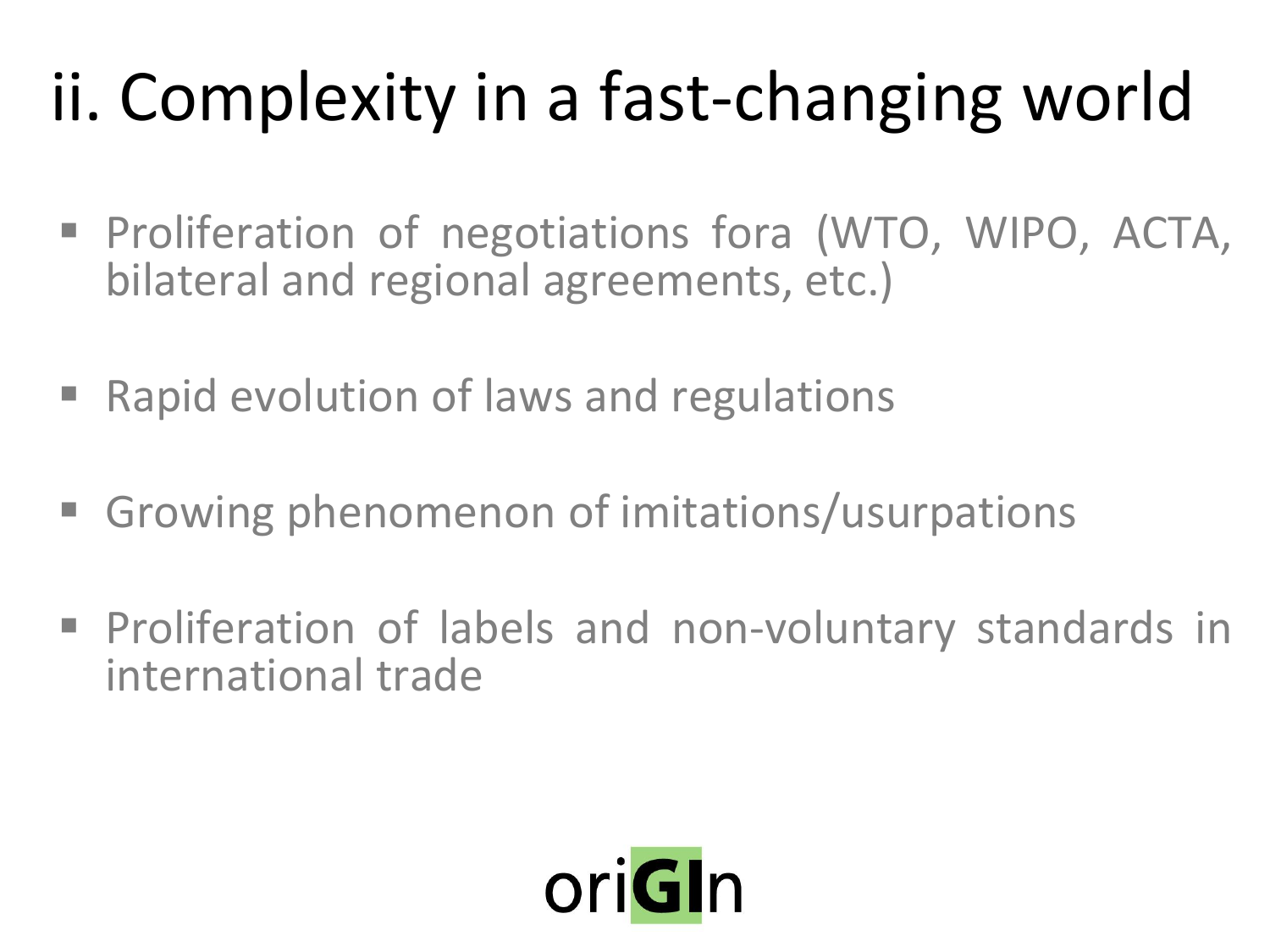## iii. Financial resources/business model



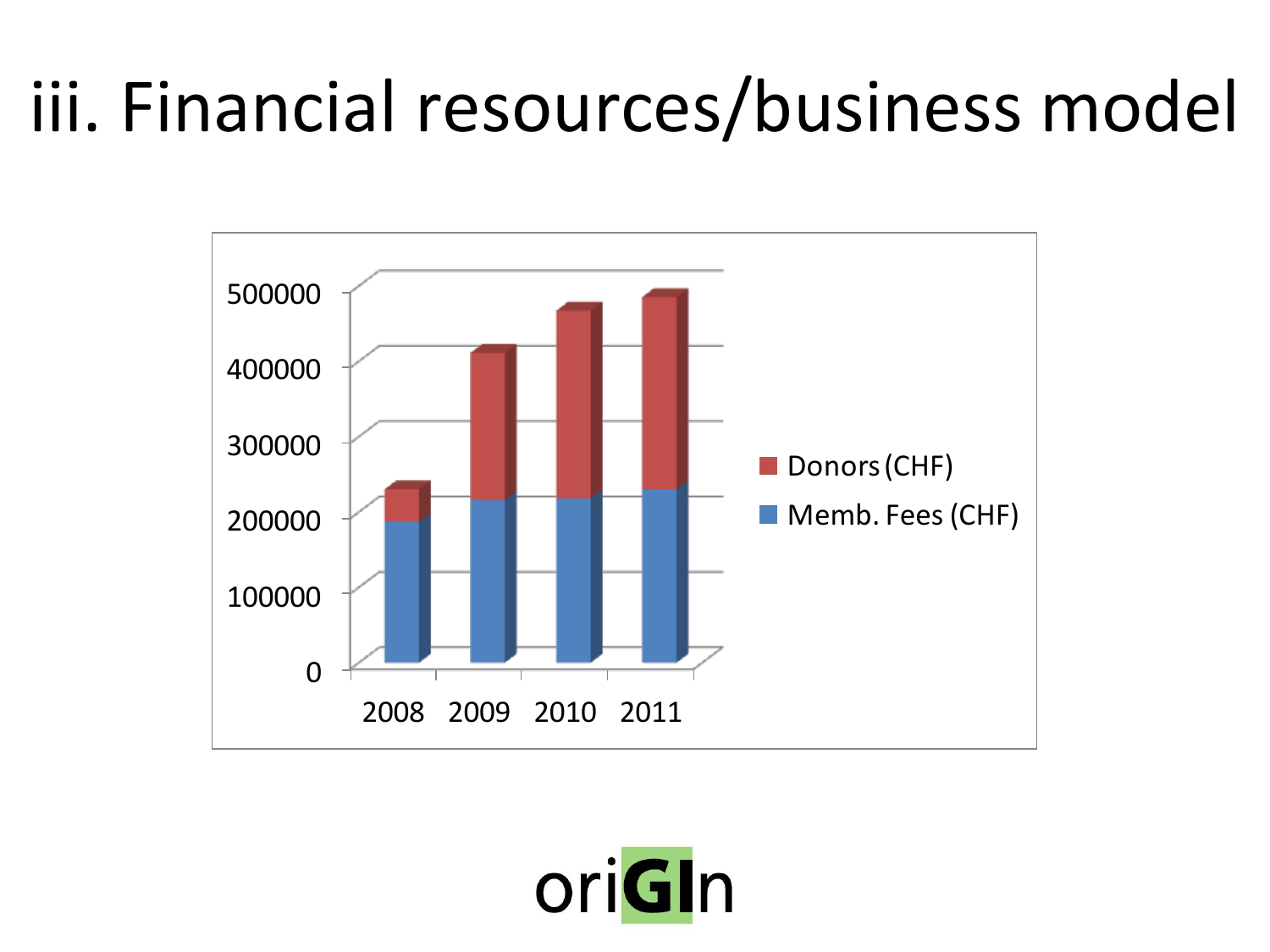## II. Our strengths

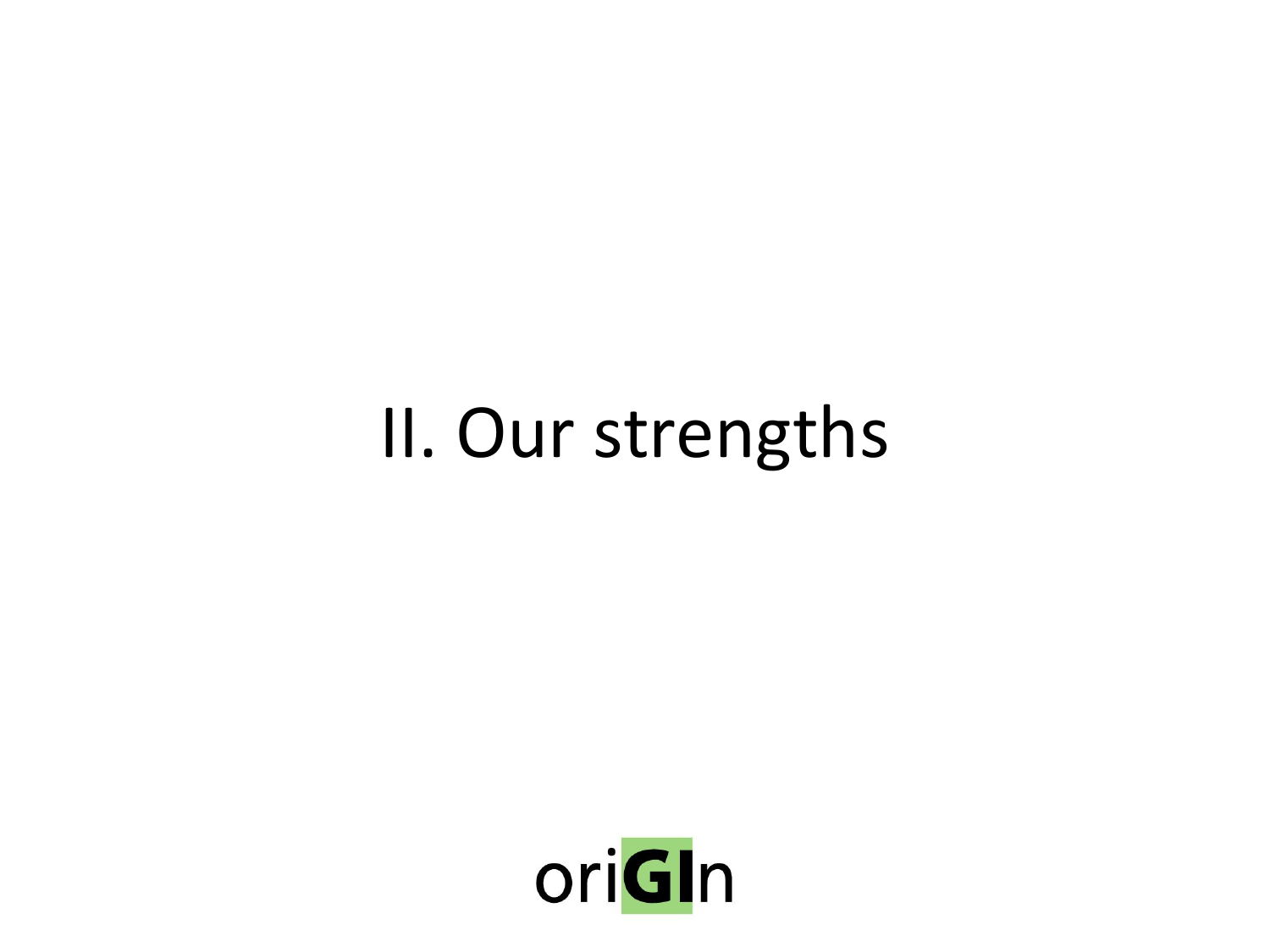## i. Reputation:

#### We are an international opinion maker!

- Policymakers (Governmental agencies, International and Regional Organizations, ...)
- Technical assistance agencies
- **Think thanks, law firms, universities, specialized** reviews, blogs, ...

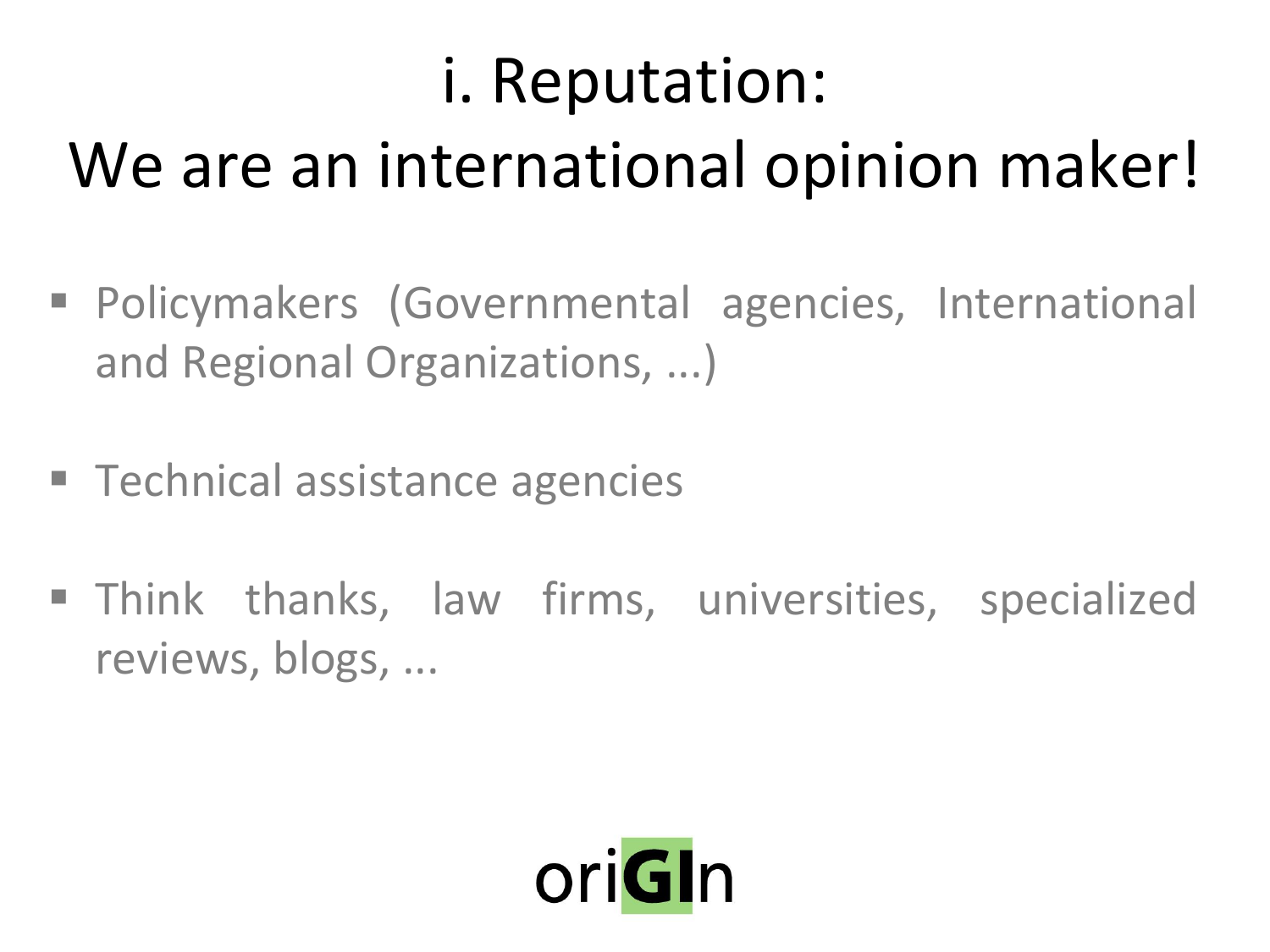# ii. "GI dynamism" worldwide

- Several third-country GIs protected in the EU
- **Asia: China, India, South Korea, Indonesia, Vietnam, Cambodia**
- **Regular registrations of GIs in Central and South** America
- Technical assistance projects in Africa
- **Producers' growing interest in "skeptical" countries (US,** Argentina, …)

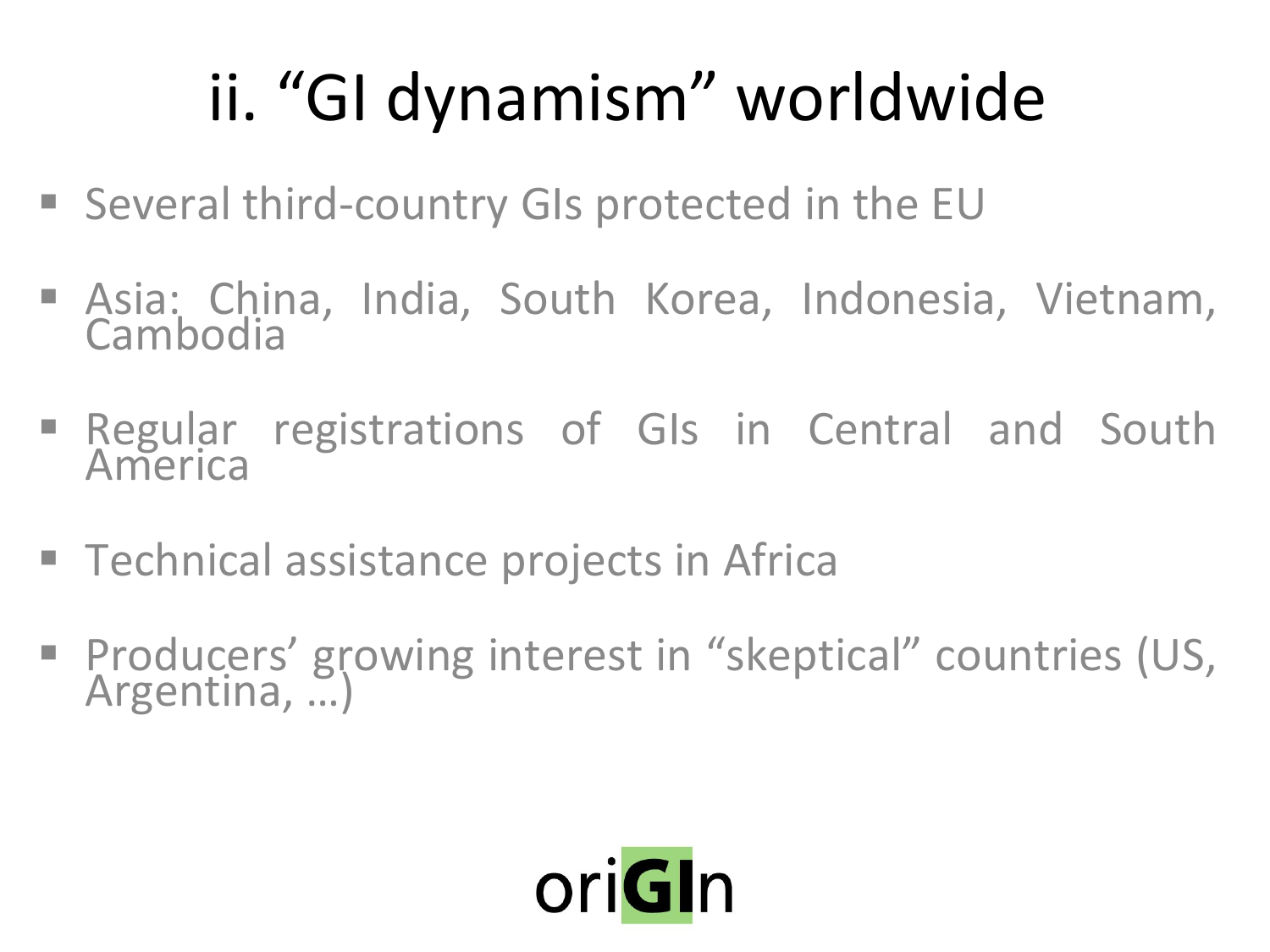## iii. Consumers' trends at the global level

*Keen to know more about products sold in global markets*

- **Quality, traceability, production methods**
- $\blacksquare$  Impact on the environment / sustainability
- **Benefits for local communities**

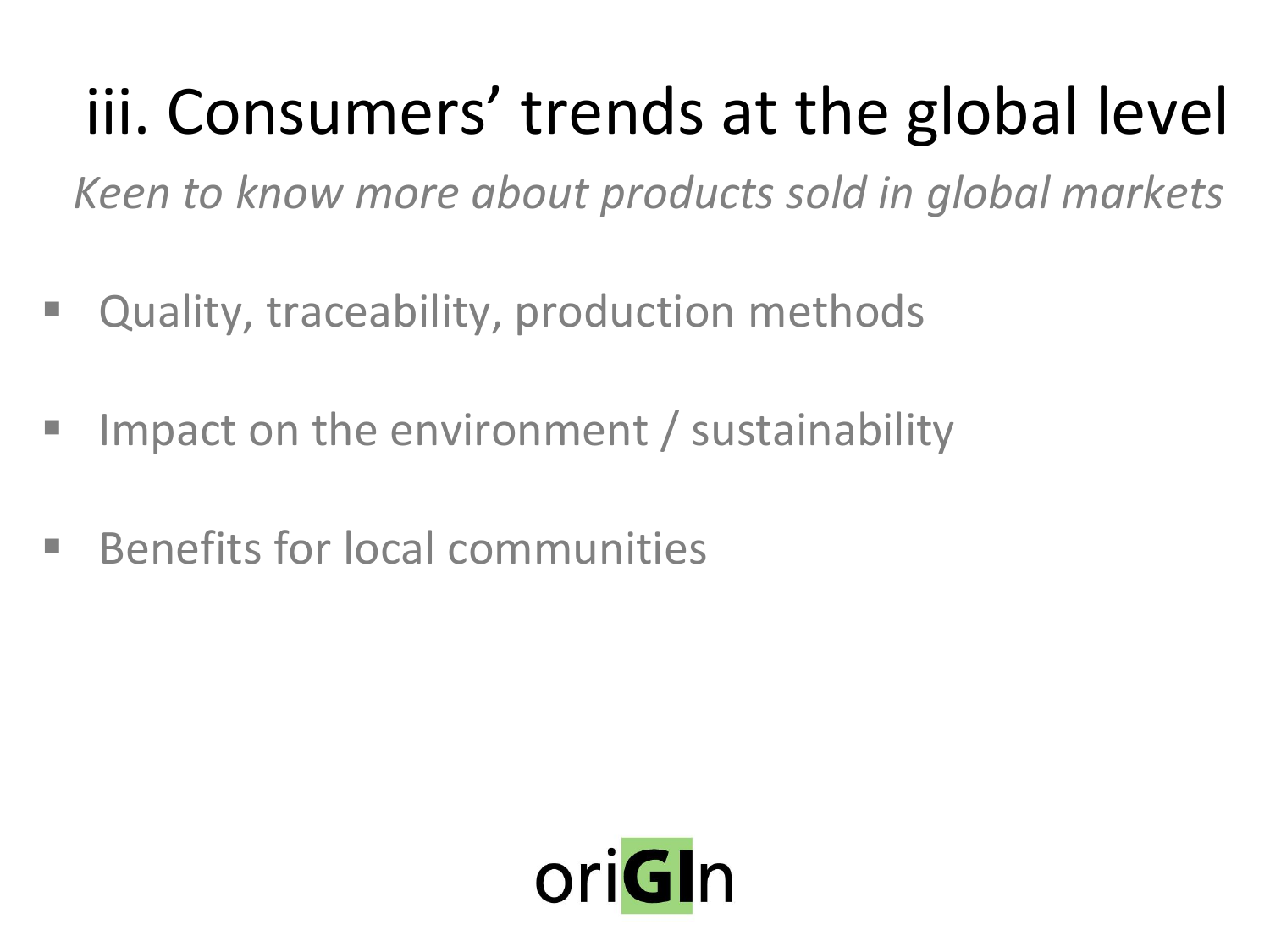## III. oriGIn strategy 2012-2013

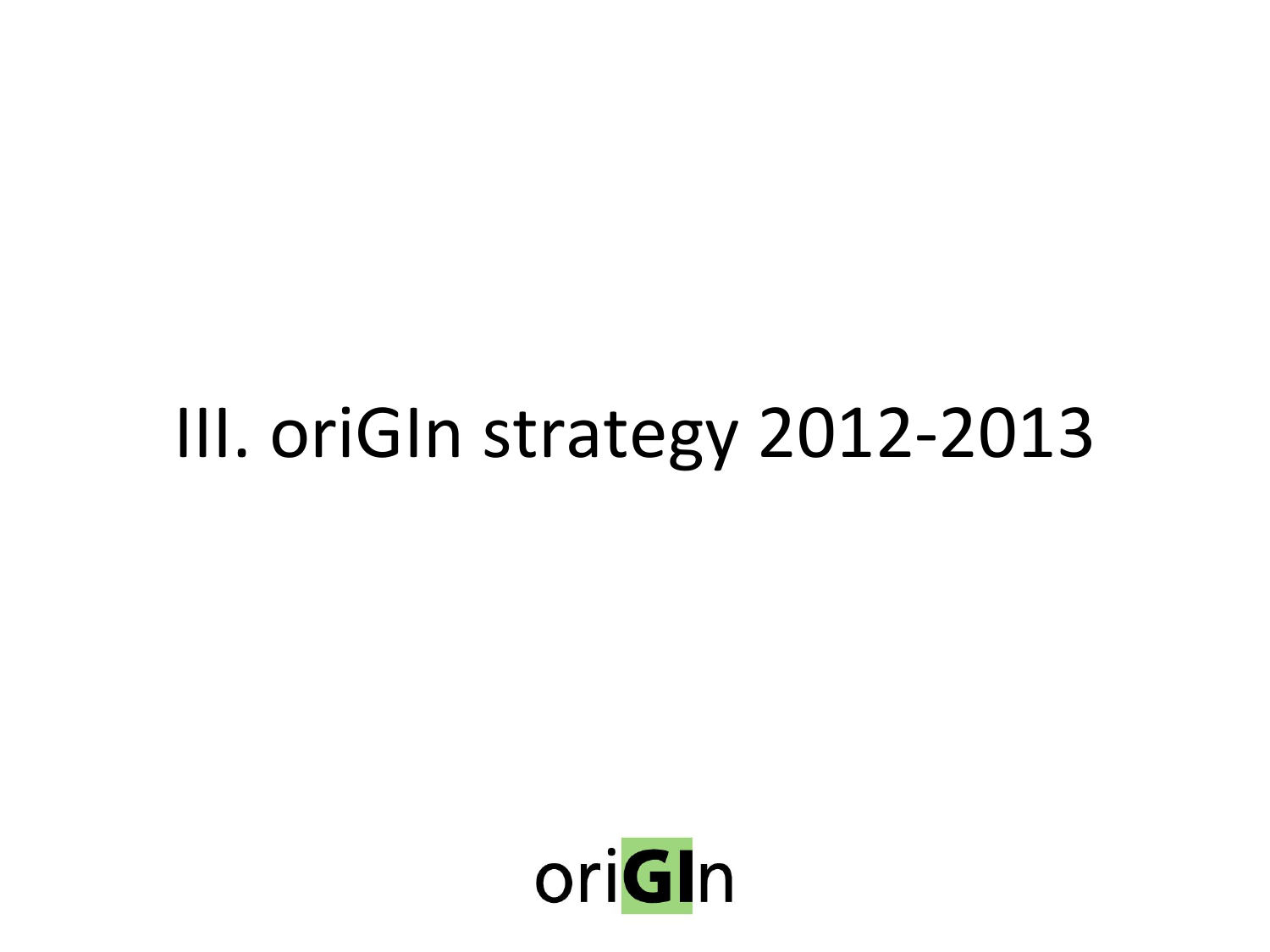## 1. Consolidation

- a. Advocacy campaigns
- b. Information and services to members
- c. Support to producers in developing countries
- d. Financial resources / business model

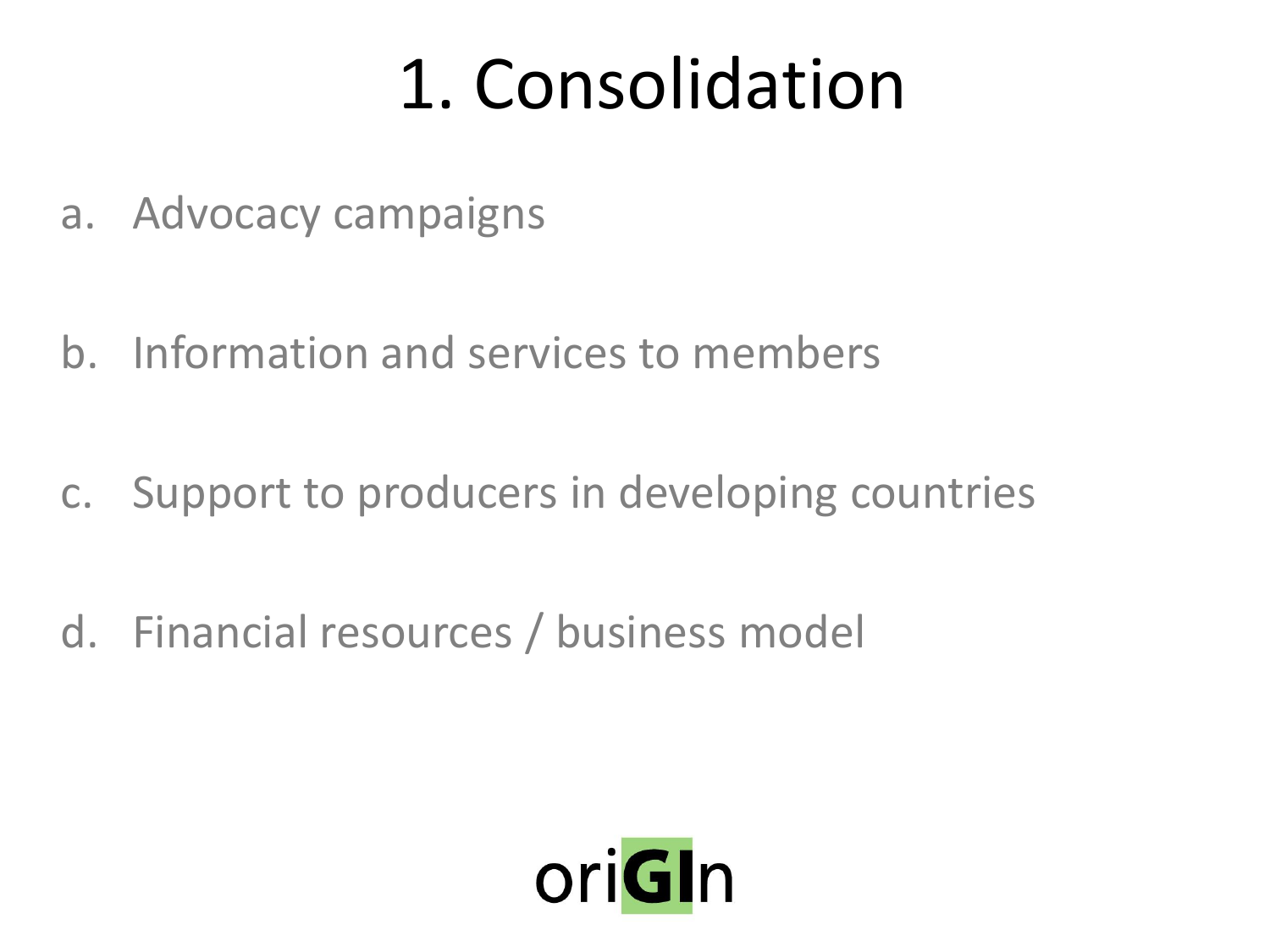# What to do to achieve consolidation

- a. Positive outcome of oriGIn key battles: GI Extension and Registry (WTO), "training" TM offices, management of production volumes (EU)
- b. Practical manuals (protecting GIs in BRICs, GIs and sustainable development), use of new technologies (GI platform for smart phones)
- c. Conceive comprehensive projects to develop GIs in developing countries
- d. Attract new members + propose donors "long-term" projectsoriGin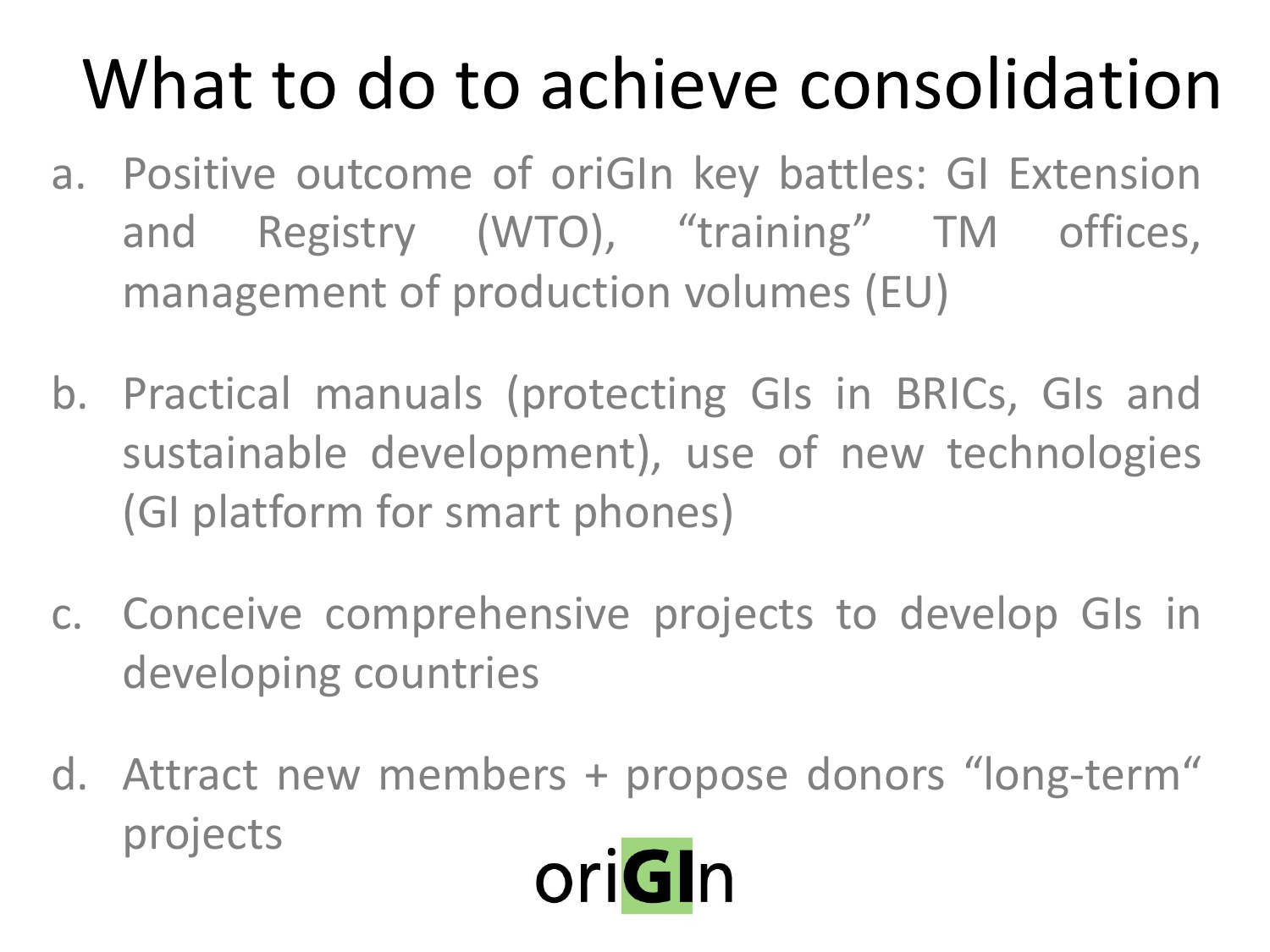#### *"If better is possible, good is not enough"* -Unknown

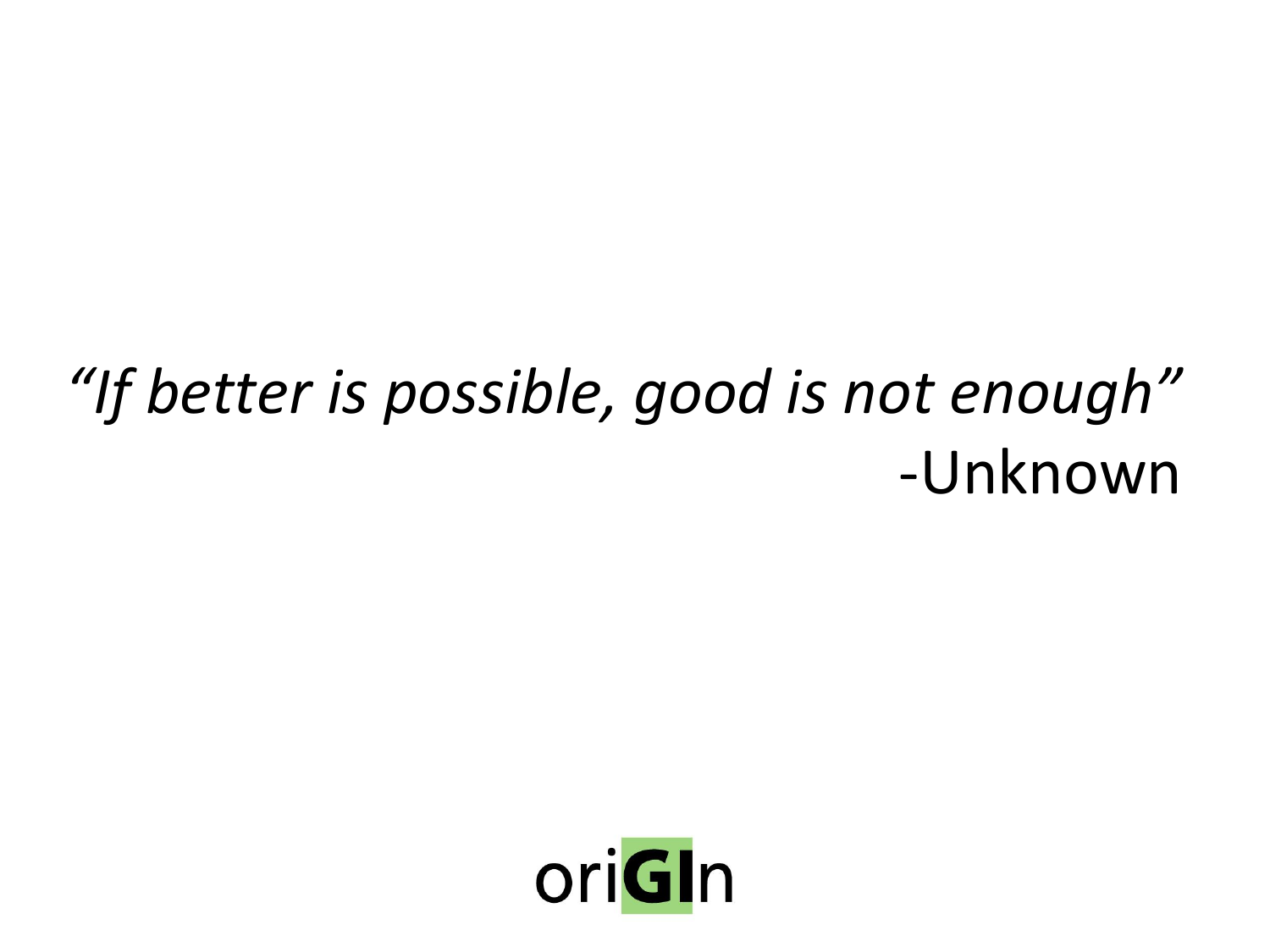# 2. "Changing gear": innovation + new issues/initiatives

- A. Worldwide GI compilation
- B. oriGIn campaigns at ICANN
- C. Non agricultural GIs
- D. "Voluntary standards"

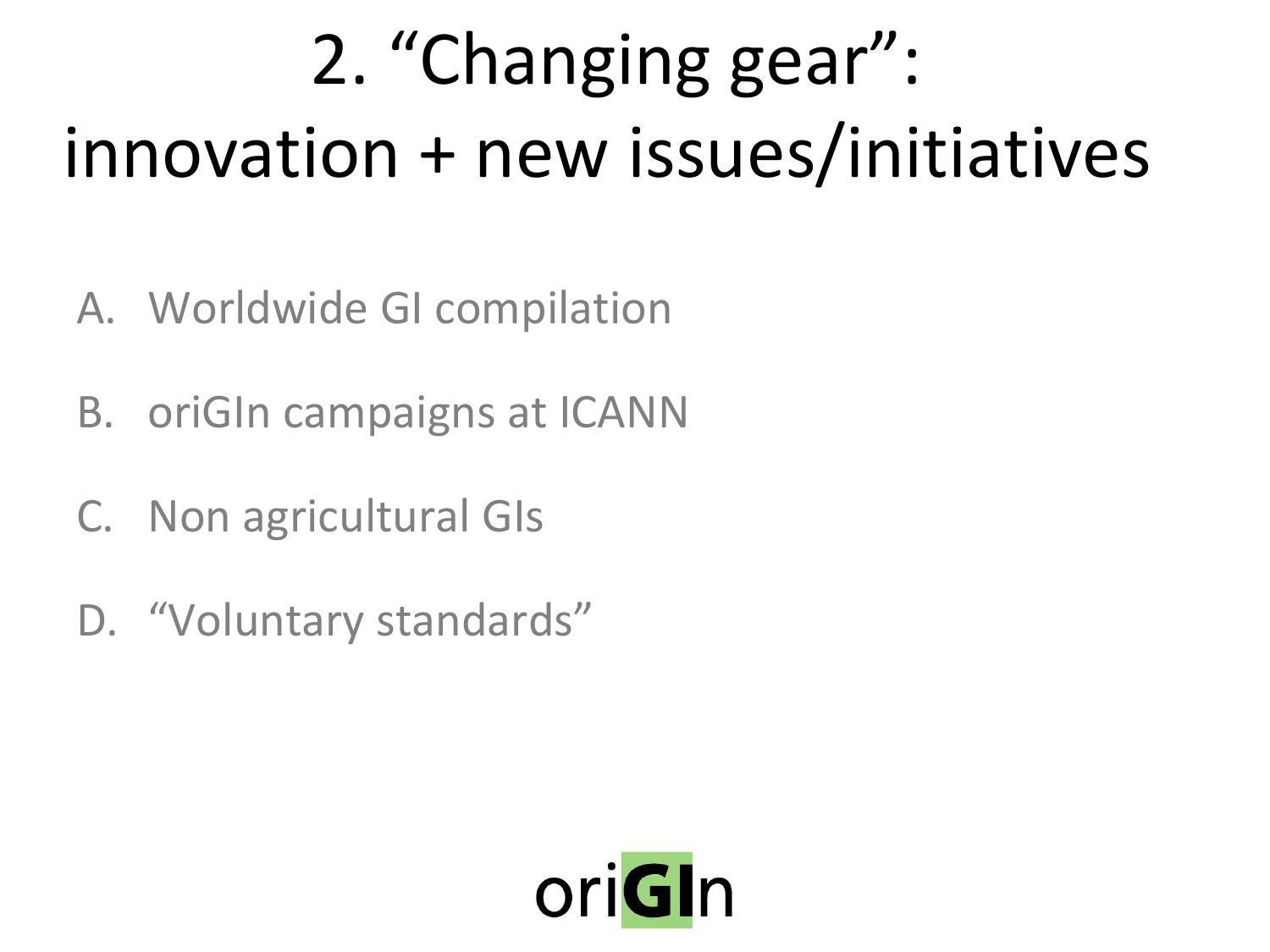# A. Worldwide GI compilation

- $\blacksquare$  If policymakers fail to deliver, the civil society must act
- oriGIn is best placed to lead such an initiative
- Collect info on protected GIs (name, geographical area, product characteristics, communities concerned,…) and make it available to the public at large
- Invaluable information for consumers, TM offices, academic researchers, …
- **Opportunity for partnerships**

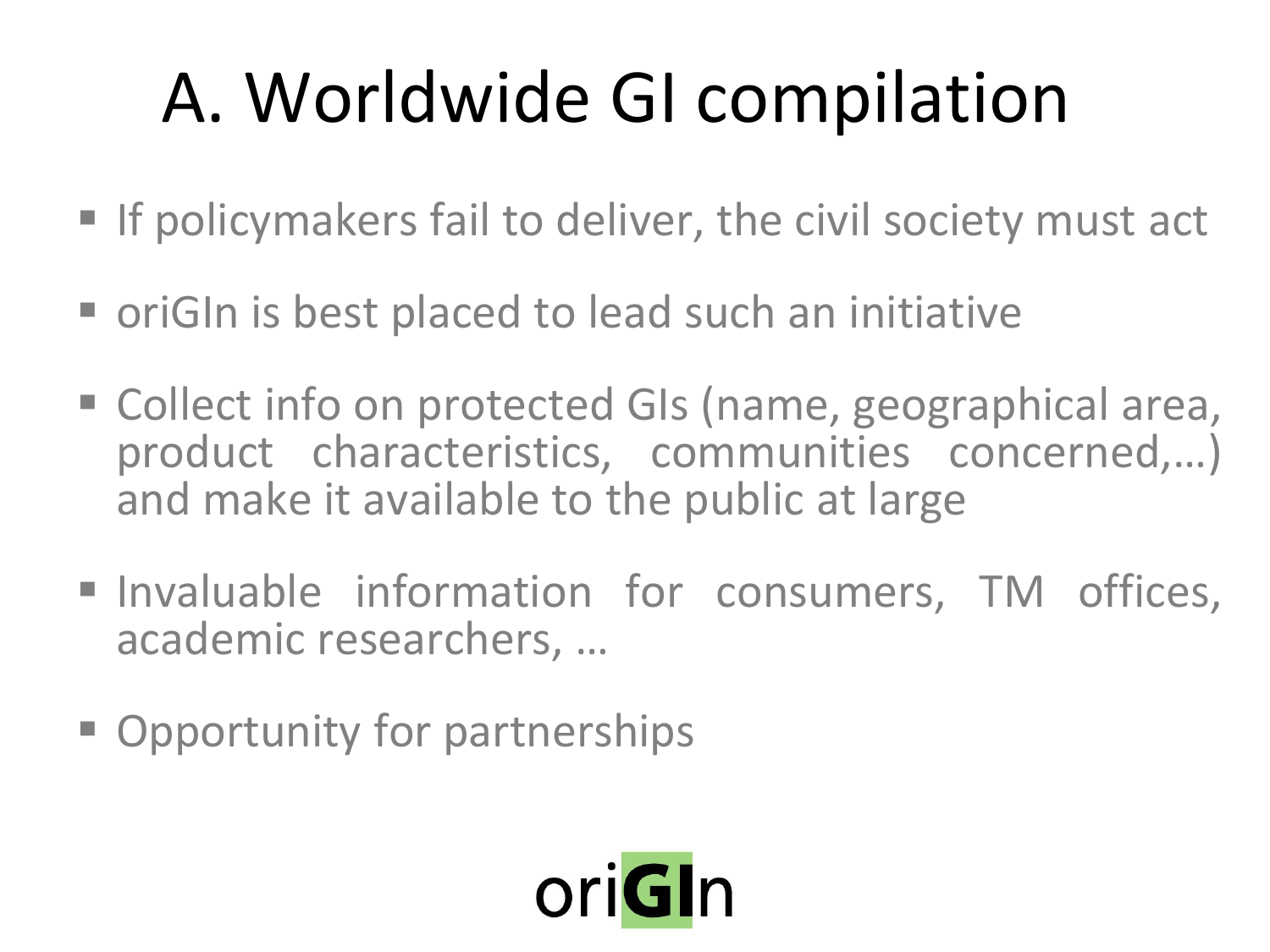# B. oriGIn campaigns at ICANN

- Phenomenon of "cybersquatting" in gTLDs
- ICANN rules to fight this (UDRP) limited to TMs (excludes GIs)
- Discrimination detrimental to producers and consumers
- ICANN rules to requests new gTLDs which includes . [GI name] – should be operational by January 2012
- Innovative marketing opportunities but also legal risks
- 185.000 USD to file an application + 75.000 USD for maintenance (issues of fairness)

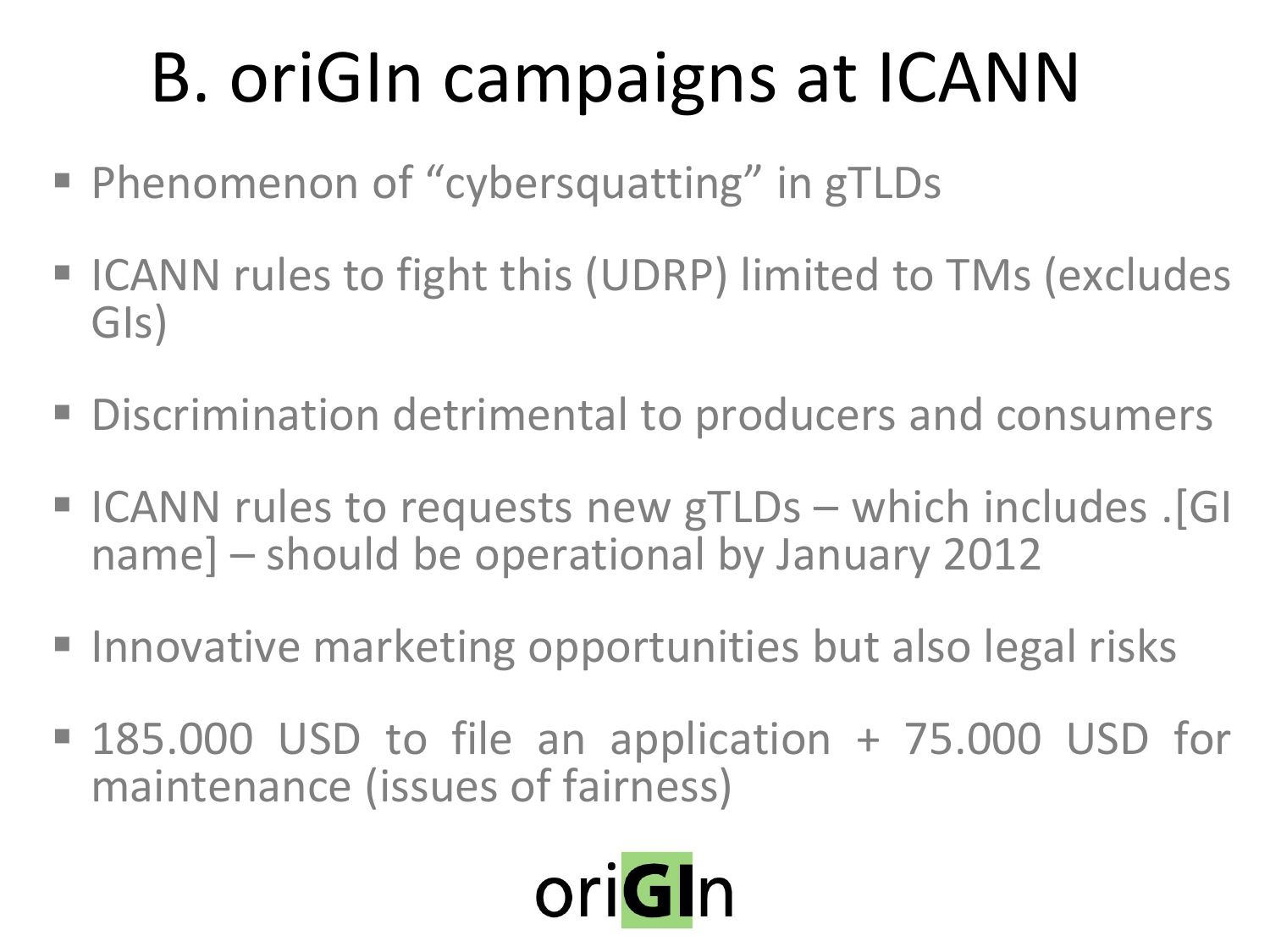# C. Non agricultural GIs

- Opportunities for producers (India: some 90 out of 140 protected GIs are for non agricultural products)
- **Unexplored potential**
- Lack of specific EU legislation (legal risks "Languiole")
- 2011: oriGIn responded to the EU tender for the economic evaluation of non-agricultural GIs in Europe
- **Opportunity to attract new members**

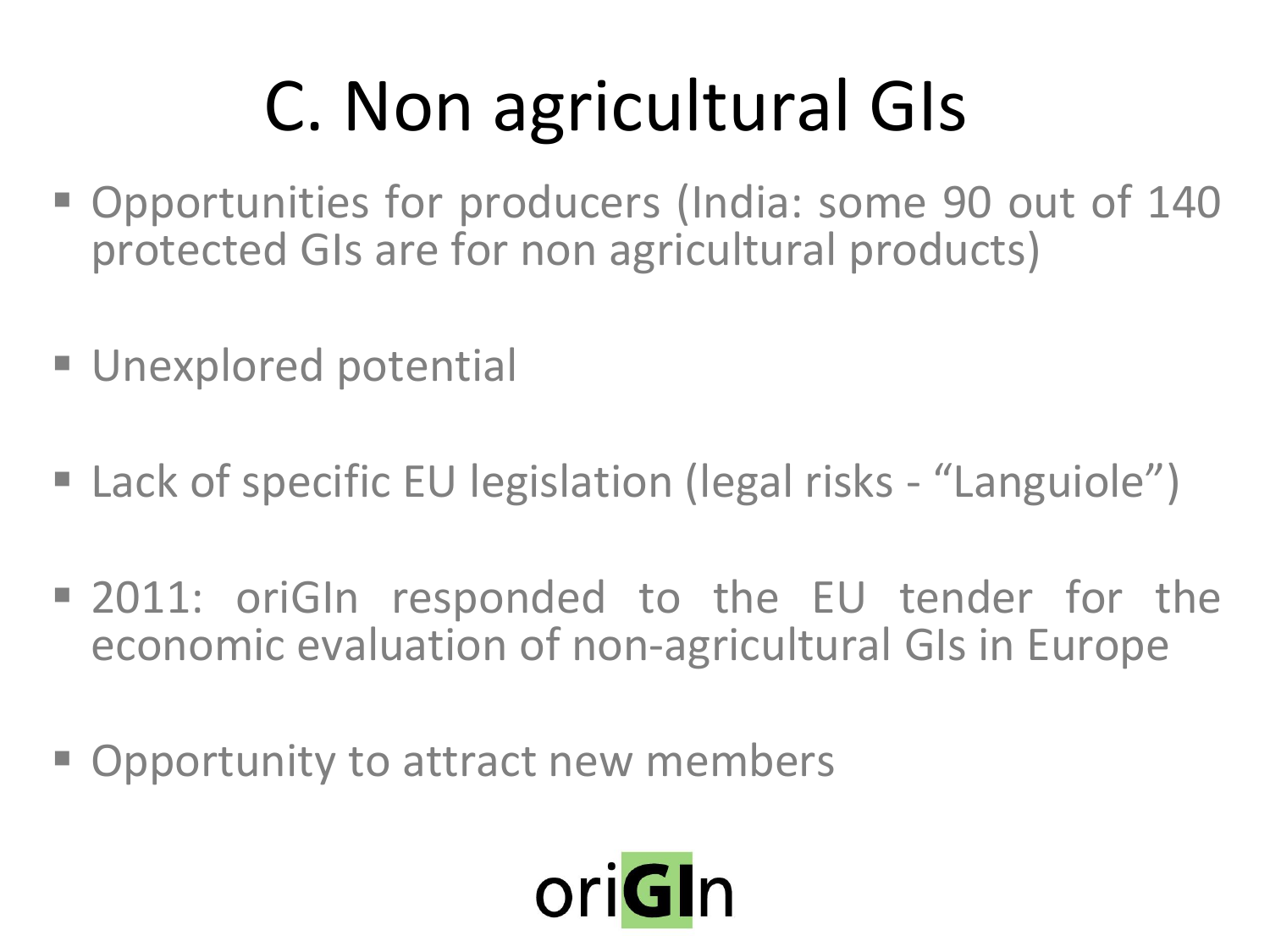## D. Proliferation of "voluntary standards"

















Good for you. Good for our forests."



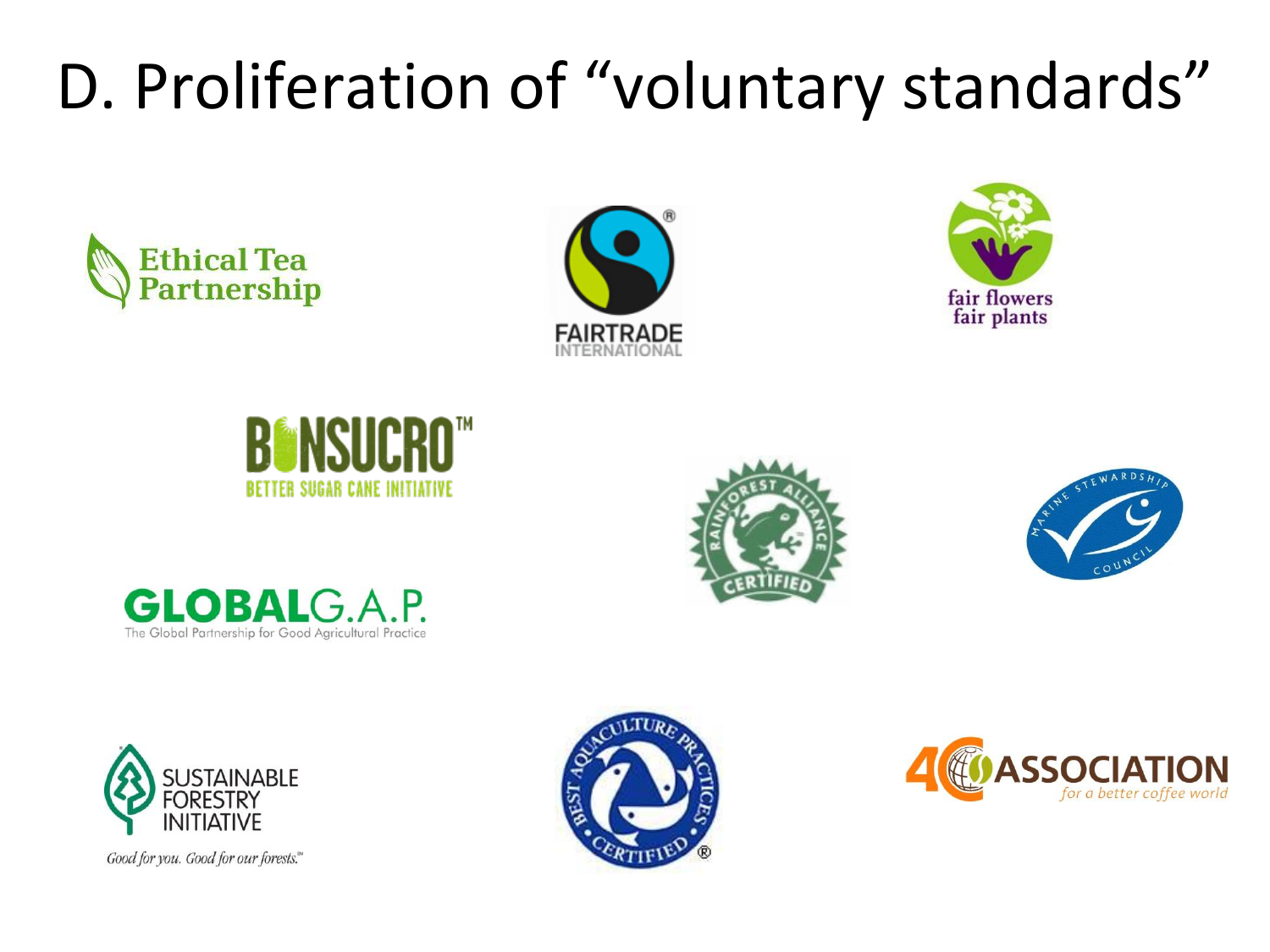## IV. Cooperation with partners